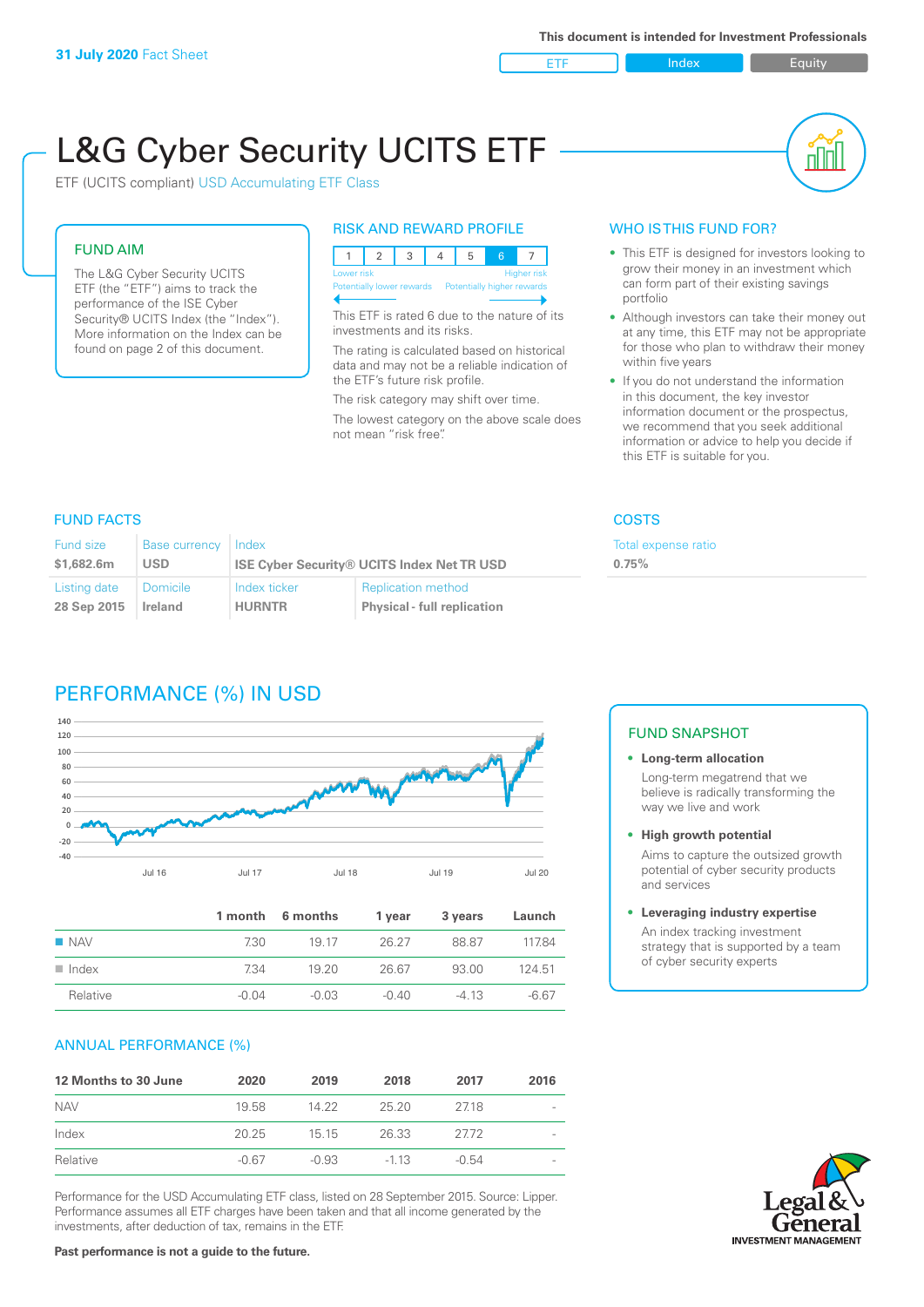# L&G Cyber Security UCITS ETF

### INDEX BREAKDOWN

The breakdowns below relate to the Index. The ETF's portfolio may deviate from the below. All data source LGIM unless otherwise stated. Totals may not sum to 100% due to rounding.







#### TOP 10 CONSTITUENTS (%)

| FireEye                                  | 29 |
|------------------------------------------|----|
| Cyberark                                 | 28 |
| Qualys                                   | 28 |
| <b>Check Point Software Technologies</b> | 27 |
| Cloudflare                               | 27 |
| Avast                                    | 27 |
| Fastly                                   | 26 |
| CrowdStrike                              | 26 |
| Onespan                                  | 26 |
| Palo Alto Networks                       | 26 |
|                                          |    |

#### INDEX DESCRIPTION

The Index aims to track the performance of a basket of stocks of companies that are actively engaged in providing cyber security technology and services.

The Index is comprised of companies which are publically traded on various stock exchanges around the world that generate a material proportion of their revenues from the cyber security industry. The industry is deemed to be comprised of companies in the following two subsectors: (1) Infrastructure Providers that develop hardware and software for safeguarding internal and external access to files, websites and networks; and (2) Service Providers that provide consulting and secure cyber-based services.

A company is only eligible for inclusion in the Index if it is of a sufficient size (determined by reference to the total market value of its shares) and it is sufficiently "liquid" (a measure of how actively its shares are traded on a daily basis).

Within the Index, the weights allocated to the Infrastructure Provider and Service Provider subsectors are determined by reference to the relative size of each sector (i.e. the total market value of the shares of all companies within each subsector). Initially, the companies are equally weighted within each subsector. However, an adjustment to the weights is made if any company falls short of a liquidity test that is applied to each company individually.

#### INVESTMENT MANAGER

GO ETF Solutions LLP is the investment manager for each of the exchange traded funds (ETFs) issued by Legal & General UCITS ETF Plc and is responsible for the day-to-day investment management decisions for this ETF. The team is highly experienced with respect to all aspects relating to the management of an ETF portfolio, including collateral management, OTC swap trading, adherence to UCITS regulations and counterparty exposure and monitoring.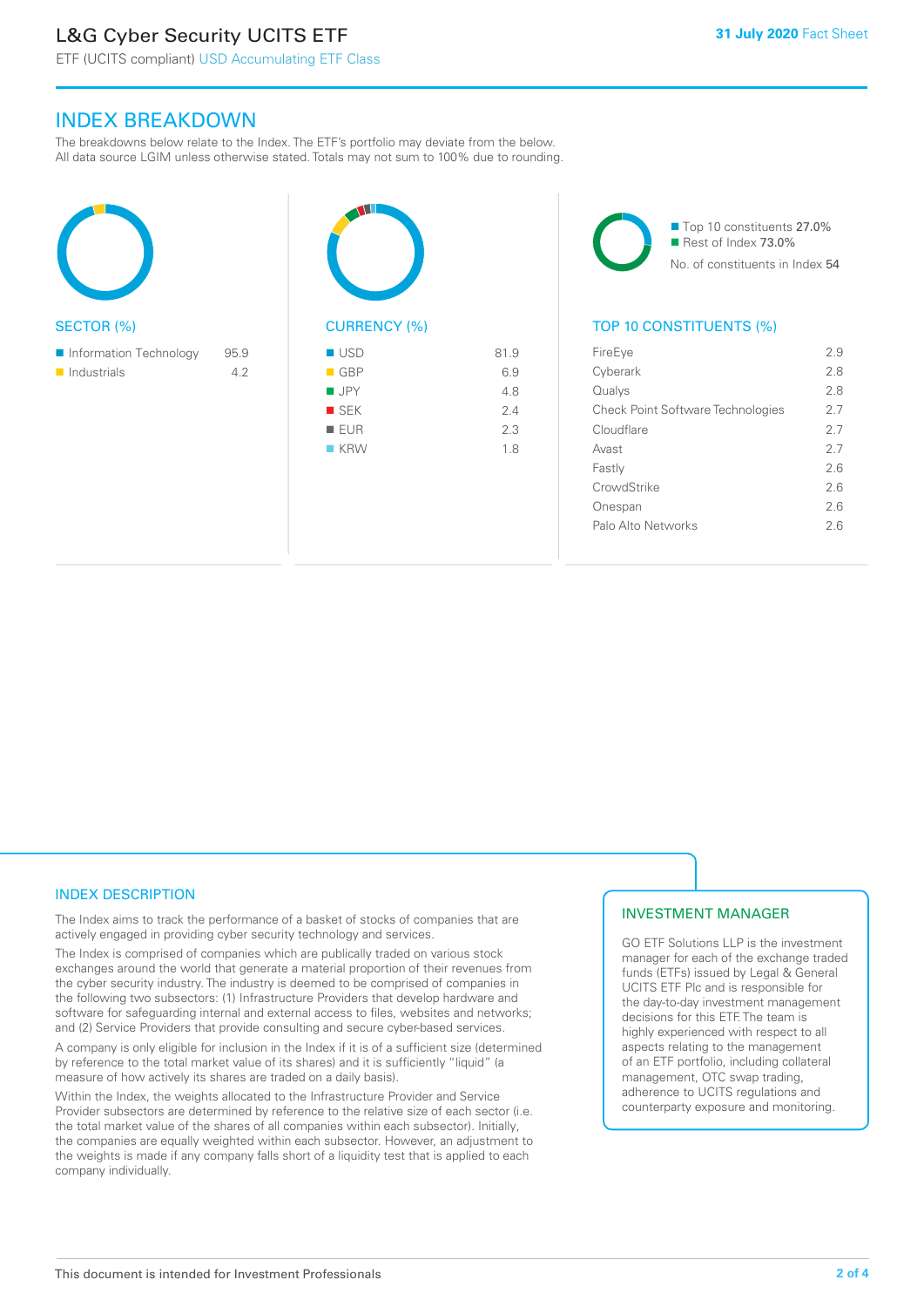# L&G Cyber Security UCITS ETF

ETF (UCITS compliant) USD Accumulating ETF Class

#### KEY RISKS

- The value of an investment and any income taken from it is not guaranteed and can go down as well as up; you may not get back the amount you originally invested.
- An investment in the ETF involves a significant degree of risk. Any decision to invest should be based on the information contained in the relevant prospectus. Prospective investors should obtain their own independent accounting, tax and legal advice and should consult their own professional advisers to ascertain the suitability of the ETF as an investment.
- The value of the shares in the ETF is directly affected by increases and decreases in the value of the Index. Accordingly the value of a share in the ETF may go up or down and a shareholder may lose some or the entire amount invested.
- The ETF's ability to closely track the Index will be affected by its ability to purchase and/or sell the Index constituents and any legal or regulatory restrictions or disruptions affecting them.
- The ETF's ability to closely track the Index will also be affected by transaction costs and taxes incurred when adjusting its investment portfolio generally and/ or to mirror any periodic adjustments to the constituents of the Index. There can be no certainty that ETF shares can always be bought or sold on a stock exchange or that the market price at which the ETF shares may be traded on a stock exchange will reflect the performance of the Index.
- The ETF is subject to the risk that third party service providers (such as a bank entering into swaps with the ETF or the ETF's depositary) may go bankrupt or fail to pay money due to the ETF or return property belonging to the ETF.
- As the Index includes micro, small and medium-sized publicly traded companies, the ETF is subject to the risk that such companies may be more vulnerable to adverse business or economic events and greater and more unpredictable price changes than larger companies or the stock market as a whole.
- The ETF is subject to the risks associated with technology-focused companies and are particularly vulnerable to rapid developments in technology (which may leave their products out-of-date), government regulation and competition from domestic and foreign competitors who may have lower production costs. Such companies may also have difficulties establishing and maintaining patents, copyrights, trademarks and trade secrets relating to their products which could negatively affect their value.

For more information, please refer to the key investor information document on our website Ø

#### TRADING INFORMATION

| <b>Exchange</b>           | <b>Currency ISIN</b> |              | <b>SEDOL</b>        | <b>Ticker</b> | <b>Bloomberg</b> |
|---------------------------|----------------------|--------------|---------------------|---------------|------------------|
| London Stock Exchange USD |                      | IE00BYPLS672 | <b>BYPLS67</b>      | USPY          | USPY IN          |
| London Stock Exchange GBP |                      | IE00BYPLS672 | BYRGP36             | <b>ISPY</b>   | <b>ISPY LN</b>   |
| Borsa Italiana            | EUR                  | IE00BYPLS672 | <b>BYV7098</b>      | <b>ISPY</b>   | <b>ISPY IM</b>   |
| Deutsche Börse            | EUR                  | IE00BYPLS672 | <b>BYRMEH8 USPY</b> |               | <b>USPY GY</b>   |
| <b>SIX Swiss Exchange</b> | CHF                  | IE00BYPLS672 | <b>RYSXHT6</b>      | <b>ISPY</b>   | <b>ISPY SW</b>   |
| <b>NYSE Euronext</b>      | <b>FUR</b>           | IE00BYPLS672 | <b>BE33SD9</b>      | ISPY          | ISPY NA          |

The currency shown is the trading currency of the listing.



#### SPOTLIGHT ON LEGAL & GENERAL INVESTMENT MANAGEMENT

We are one of Europe's largest asset managers and a major global investor, with assets under management of €1,369.6 billion (as at 30 June 2020). We work with a wide range of global clients, including pension schemes, sovereign wealth funds, fund distributors and retail investors.

Source: LGIM internal data as at 30 June 2020. The AUM disclosed aggregates the assets managed by LGIM in the UK, LGIMA in the US and LGIM Asia in Hong Kong. The AUM includes the value of securities and derivatives positions.

#### COUNTRY REGISTRATION



#### TO FIND OUT MORE



#### **Index Disclaimer**

Nasdaq, Inc. and its respective affiliates do not guarantee the accuracy and/or the completeness of the ISE Cyber Security® UCITS Index (the "Index") or any data included therein and Nasdaq, Inc. and its respective affiliates shall have no liability for any errors, omissions, or interruptions therein. Nasdaq, Inc. and its respective affiliates make no warranty, express or implied, as to results to be obtained by the adviser, owners of the ETF, or any other person or entity from the use of the Index or any data included therein. Nasdaq, Inc. and its respective affiliates make no express or implied warranties, and expressly disclaim all warranties, of merchantability or fitness for a particular purpose or use with respect to the Index or any data included therein. Without limiting any of the foregoing, in no event shall Nasdaq, Inc. or its respective affiliates have any liability for any lost profits or indirect, punitive, special or consequential damages or losses, even if notified of the possibility of such damages.